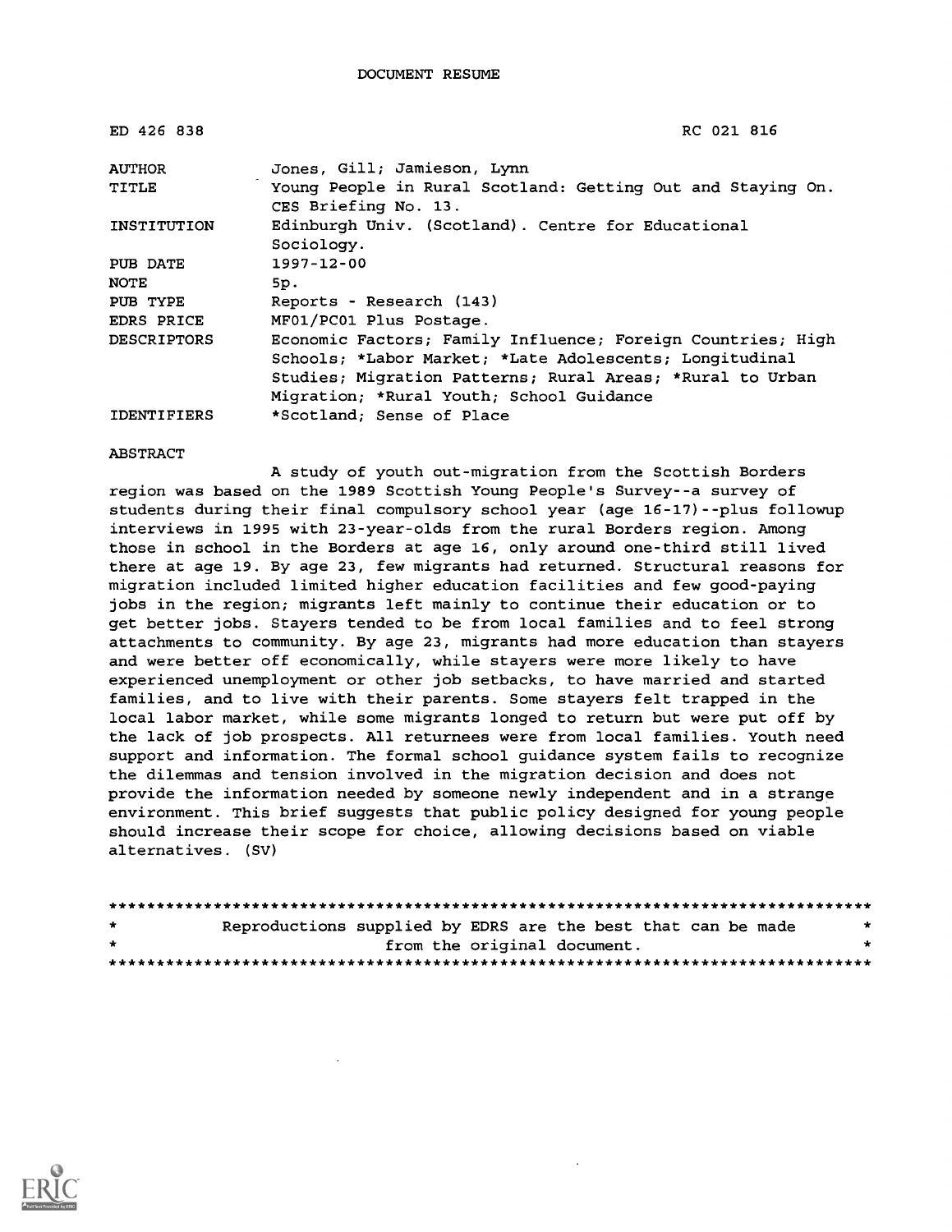

U.S. DEPARTMENT OF EDUCATION<br>Office of Educational Research and Improvement EDUCATIONAL RESOURCES INFORMATION CENTER (ERIC)

- **21.1** This document has been reproduced as<br>received from the person or organization originating it. O Minor changes have been made to
- Points of view or opinions stated in this document do not necessarily represent official OERI position or policy.

improve reproduction quality.



1

83<br>C3<br>C3  $\gamma$  and  $\gamma$ LL1

# Young People in Rural Scotland: David<br>Getting Out and Staying On Bassid

TO THE EDUCATIONAL RESOURCES INFORMATION CENTER (ERIC)

by Gill Jones and Lynn Jamieson No. 13, December 1997

Young people brought up in rural areas may have to leave their home communities if they want to "get on in life", but the decision whether to leave or stay can be difficult. Newly-completed research on the transition to adulthood in the Scottish Borders finds a high rate of migration in youth, and explores why some young people stay as well as why others leave. The research was based on analysis of the Scottish Young People's Survey, and follow-up interviews in young adulthood with respondents who had been at school in the Borders when they were aged 16 years. This CES Briefing summarises the main findings.

- The Scottish Borders region is losing its young people, who feel they must leave if they want to get on in life. They leave mainly to continue their education or to get better jobs.
- Migration "works": among those with similar academic ability, migrants are in better economic positions at age 23 than those who have stayed on in the area. By then, some stayers feel discontented and trapped, and would like to leave but they lack the training and skills to compete for jobs elsewhere.
- Stayers are usually from local families. Migrants tend to be from families with a history of migration and extended family networks. While some young people are too attached to the area to leave even if they could do better elsewhere, others cannot wait to get away.
- Migrants sometimes long to return, but the local labour market does not attract them back once they have obtained qualifications. Aspiring returners, and the fewwho do return, tend to be from local families with strong local networks.
- Policies should be offering real choice to young people rather than be designed simply to retain them in rural communities.
- Support and information are needed for the migrate-or-stay decision. Parents are not all equipped to provide relevant information, and the formal guidance system fails to recognise the dilemmas and tensions involved.

**CENTRE** for  $EDUCATIONAL$  2

**BEST COPY AVAILABLE** A Research Centre within the A Research Centre within the **STUDY**  $\sim$  of EDUCATION and SOCIETY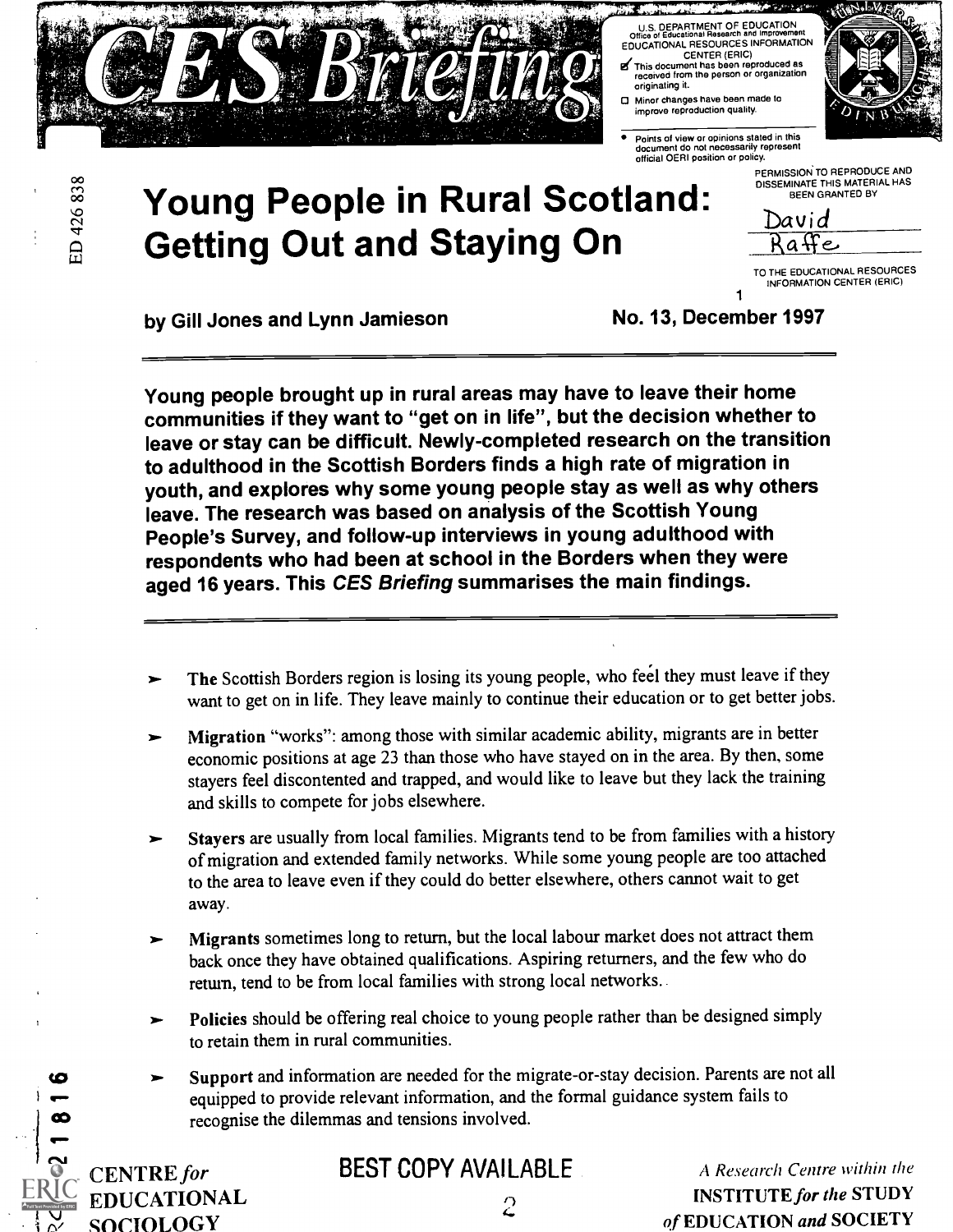# **CES** Briefing

#### Youth out-migration

The Scottish Borders is losing its young people. Although it has a net inflow of population (mainly commuters and the elderly), it has the highest rate of loss of young people in Scotland, after the Highland and Islands areas. As elsewhere, migration away is mainly for education or employment reasons. Most young migrants from the Borders are therefore economic migrants, leaving in order to improve their career prospects.

Analysis of the Scottish Young People's Survey (SYPS) showed that of those at school in the Borders at age 16, around one-third were still living there at 19, while one-third had moved to Lothian, and the remaining third had dispersed mainly to Strathclyde, Fife and Tayside, or further afield. By 23 years, only a few had returned.

#### Why leave?

There are structural reasons for moving away from the Borders. Though some facilities for Higher Education exist in the area, most prospective students leave for other British universities, particularly Edinburgh. The local labour market, in some towns still dominated by the traditional woollen industry, offers little for the better-qualified school leaver or the new graduate. The region has the highest proportion of low-paid workers in Scotland, 41% earning under £220 per week, according to the New Earnings Survey, 1996. Edinburgh has the attraction not only of relative proximity, but also of more non-manual jobs, with better incomes, training and career prospects. Commuting is out of the question for most young people, and the lack of good public transport makes migration the only viable option. The contrast is stark, according to 23-year-olds interviewed:

"/ think 9 out of 10 people that left school at the same time as me went into a factory, into the mill. It was sort of the only thing you could do." (Ewan, stayer)

"1 knew that if I wanted to do anything with my life I would have to go further afield. Unless you're going to go for the bottom end of the market and have no qualifications, then you're going to have to go and get a job somewhere else." (Linda, migrant)

There is dissatisfaction among some who stay on. The SYPS shows 19-year-olds living in the Borders to be the most likely of any in Scotland to rate local job opportunities as "worse than average", and the most likely to have moved town to find work. These views appear to be born of experience. By the age of 19, those still living in the Borders were the most likely of any Region to have experienced unemployment (42%).  $\qquad \qquad$   $\qquad \qquad$  Some of those interviewed at 23 years criticised local policies designed to protect local traditional industry and prevent new industries from entering the area.

With structural reasons for migrating away apparently so powerful, it is important to consider why some people stay.

#### Family footsteps

Migrants often had a family history of migration, while stayers were mainly from local families (Table 1).

| <b>Parents</b>  | Middle-class |       | <b>Working-class</b> |       |  |
|-----------------|--------------|-------|----------------------|-------|--|
| Respondent      | Incomer      | Local | <b>Incomer</b>       | Local |  |
| <b>Migrants</b> |              |       |                      |       |  |
| Returners       |              |       |                      |       |  |
| Stavers         |              |       |                      |       |  |

Follow-up interviews at 23 years showed that some migrants moved to towns where they already had family: either because an older brother or sister had moved there before them, paving the way, or because grandparents lived there (and from where parents perhaps originated). Some young migrants are, however, "path-finders" rather than "path-followers". While some migrants can draw on kin support, including accommodation, when they leave their home communities, others (mainly the children of local parents) leave their support networks behind. Compare these accounts of migration experience:

"You had grown up with people and you knew everyone from the age of five up, and you knew all their families, so you knew people all round town, whereas actually discovering you're in a place where you don't know anyone, it's very different." (Linda, "pathfinder" from local family)

"/t 's always nice when you go somewhere not to be thrown in at the deep end and not knowing anybody. I didn't really spend that much time with (his brother). It was just nice to know that he was there if I needed anybody." (Tim, "path-follower" from incomer family)

#### Outcomes for stayers and migrants

By the age of 23, some migrants were still in education or about to enter employment, while stayers had considerably more labour market experience. Stayers were also further ahead in terms of family formation and several had children. Though migrants were also forming partnerships by this stage, some stayers had already coped with divorce, separation and in one case, the death of a partner.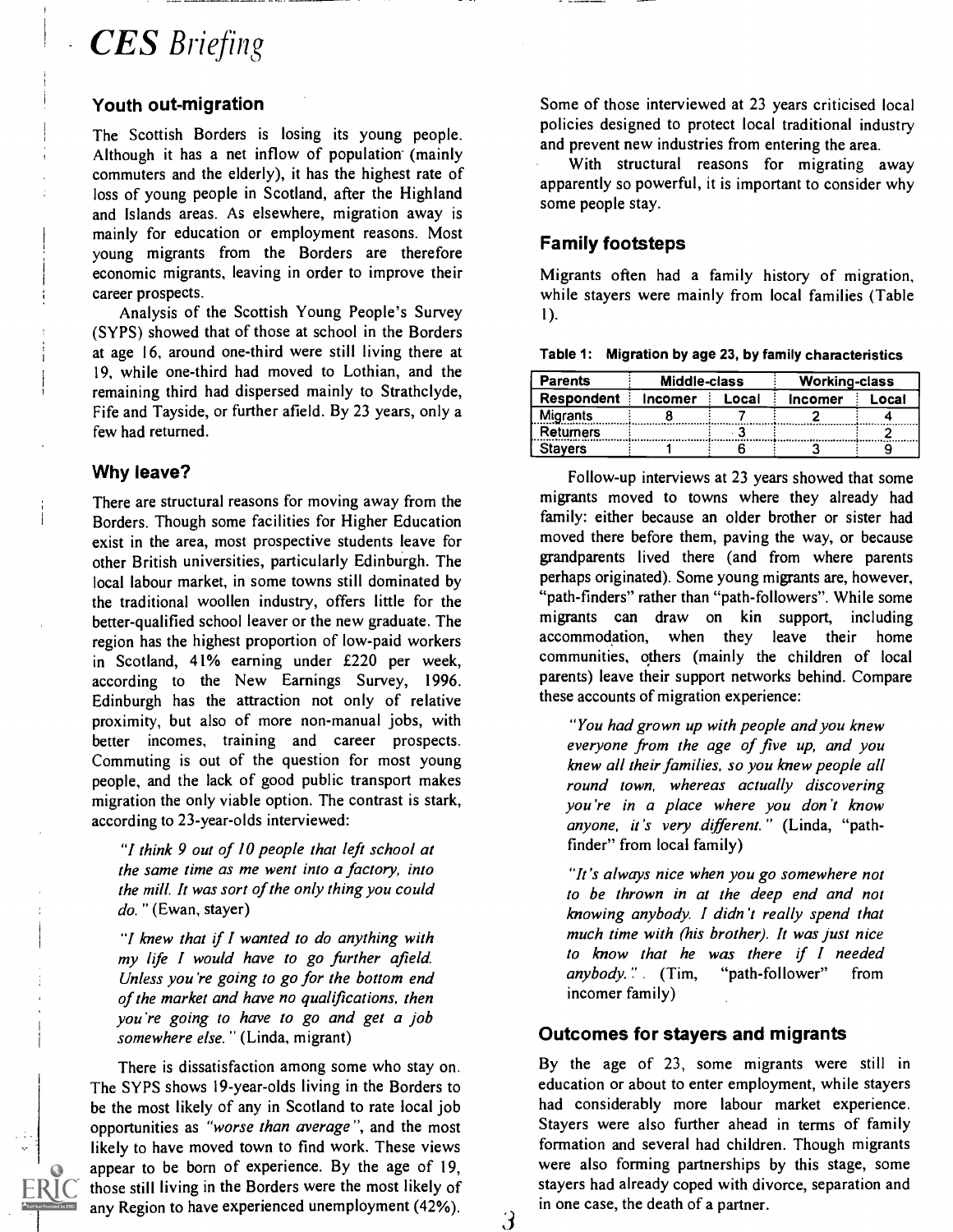# **CES** Briefing

Unless stayers were cohabiting or had children, and could thus either share their housing costs or qualify for social housing in the public sector, they were likely still to be living with their parents. The local housing market, as elsewhere, offers little affordable housing for single young people, and therefore may "encourage" earlier marriage or cohabitation.

#### Migration "works"

Migration "works" for economic migrants. Among those who did well at school and had started work, migrants tend to be in better (more secure, better paid, with training and career structure) jobs than stayers. The local labour market is apparently not catering for academic achievers.

It therefore also fails to attract back qualified migrants wanting career jobs, though there are migrants who would have liked to return. Some migrants have indeed returned, but these are all from local families (Table 1).

Apart from low status jobs, stayers are more likely to have experienced unemployment and other setbacks in the labour market, less likely to have had training, and more likely to have changed jobs. Some stayers with training for a particular occupation could not continue that career path. For some there was a fit between labour supply and demand, and some were happy to take any job available.

Stayers can become "trapped" in the local labour market because they have no transferable skills and are not able to compete in labour markets elsewhere. This is particularly the case among mill workers, where training may be limited to the needs of a specific operational task. Disaffected stayers are thus unable to leave the area even if they would like to. There are also psychological barriers:

"There's a certain psyche in Borders people well genuine Borders people - from moving out and doing something else. And I think you can get trapped in that general psyche." (Stewart, migrant)

#### A sense of belonging?

The findings offer only qualified support for the stereotype that achievers leave and the rest stay. Crosscutting the structural push-and-pull effects of local disadvantage and the attractiveness of distant horizons, are other more subjective factors. The degree of individual and family attachment to the local community also affects migration, and here the common stereotypes of locals and outsiders are perpetuated in  $ERIC$  pondents' accounts. Those who felt they were treated  $\sum$  incomers when children may feel little attachment to

a community which excluded them, while some children of established local families find it hard to leave, even to enhance their career prospects.

A sense of belonging to, or detachment from, the local community forms part of a developing individual identity during youth. This affects migration or staying on behaviour: some young people are reluctant to leave the area they feel identified with, and others, whose identities are less associated with a particular place, more able to make the break.

#### Preparing for migration

Social class also affects migration (see Table 1), and it is the children of middle-class families who are more likely to migrate away. Middle-class children cannot find jobs comparable to those of their parents in the area and their parents help them acquire the knowledge and skills necessary for migration. This is where the children of middle-class and especially incomer parents benefit over those from working-class and local families. It is difficult for parents with no relevant experience to advise young people who are socially and geographically mobile. Many migrants are upwardly mobile, and have to rely on formal guidance for help.

Formal guidance, while available in all schools, does not appear to recognise either the dilemmas and tensions involved in the migrate-or-stay decision, or the kind of information someone newly independent and in a strange environment would need. Accounts indicated that the guidance system tended to fit people to the needs of the system rather than recognise varying individual need. Young people said they were divided into stayers who would get local jobs, and migrants who were offered college prospectuses.

"The careers advice is geared either from the school's point of view, just getting people to go away to university, or from the local job centre point of view, of getting people jobs in the local area and keeping them there, rather than helping them or giving them advice into looking further afield." (Tim, migrant from incomer family)

Academic achievers not seen as "problems" tended not to receive guidance on migration, though they were the prospective migrants:

"We had one social (class) once a week, to prepare you for going to college and things like that. I think really what they would have been better doing, instead of some of the silly exercises they made you do, was prepare people for budgeting and living on their own and finding accommodation." (Mary, migrant from local family)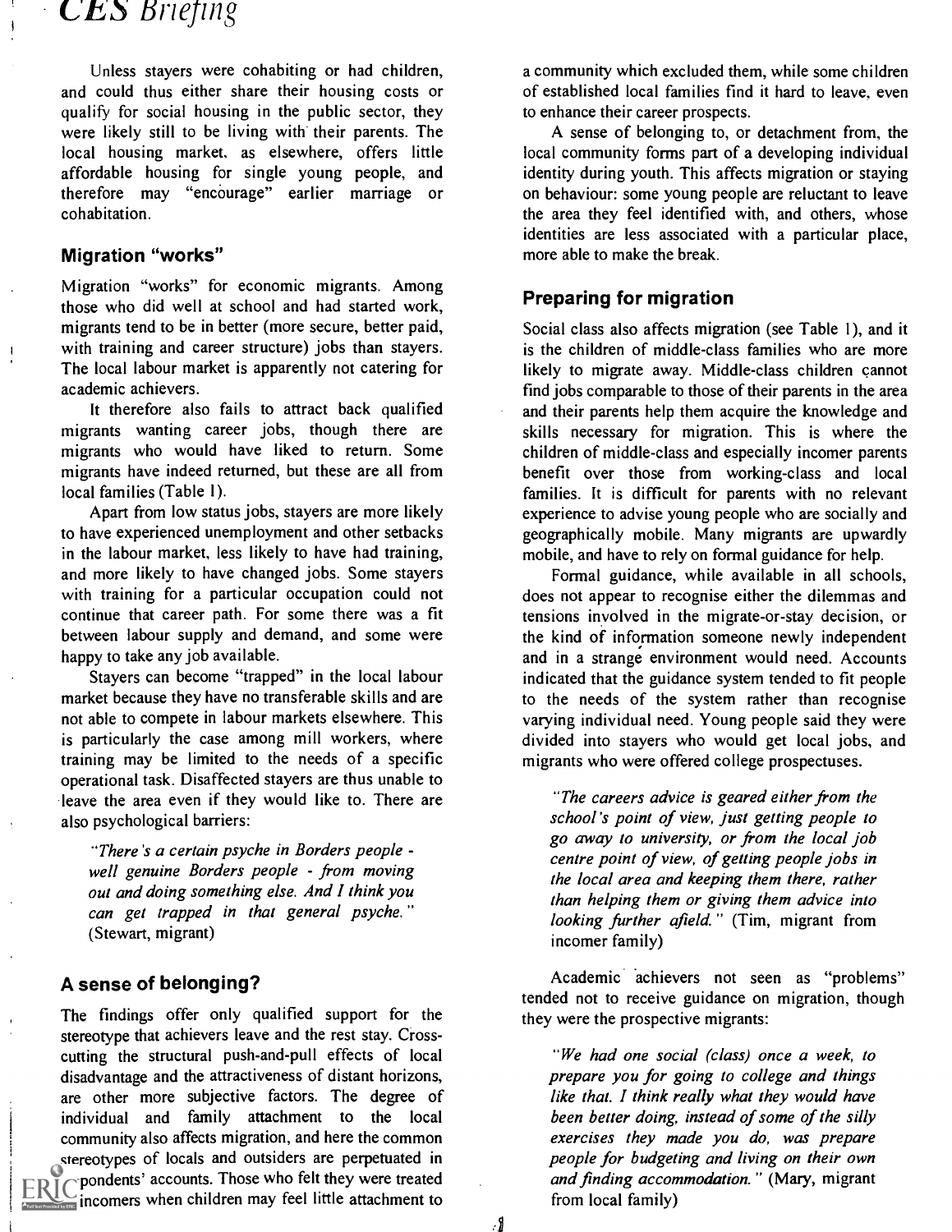# CES Briefing

Young people were thus sometimes unable to gain help either formally or informally and were left to their own devices.

#### Implications for policy

It seems clear that some young migrants and stayers are particularly disadvantaged. Policies designed for young people would not focus on retaining them in rural communities but would increase their scope for choice, and allow migrate-or-stay decisions to be based on viable alternatives. This would allow both disaffected stayers to leave and reluctant migrants to return. Policies designed to preserve local communities, through the protection of traditional industry and festivals, may simply increase dissatisfaction among the young.

If young people are to have real choice about staying or leaving the Scottish Borders, there should be better access to jobs offering training and career prospects. This might involve encouraging new local industries and/or improving public transport. It might also involve the provision of housing for single young people in the area.

In the meantime, guidance providers could take greater account of the difficulties many young people face when making the decision whether to migrate or stay.

#### Publications

Brannen,K. (1996). "Where are they now? Tracing of a highly-mobile sample", in Survey and Statistical Computing. London, Assoc. of Survey Computing.

Jamieson.L. (1997) "Loss of youth? Leaving and staying in The Scottish Borders".

- Jones,G. (1997) "Social reproduction and geographical mobility: a study of young people in Scotland", paper presented to the European Sociological Association Conference 20th Century Europe: Inclusions and Exclusions, University of Essex.
- Jones,G. (1997) "The same people in the same places? Constructing socio-spatial identities in youth".

Further reports, on employment and training, housing and transport. guidance, migration and leaving home, will be available soon from CES or the authors.

#### Further information

For more information, contact either

- Dr Gill Jones, Centre for Family Research, University of Cambridge, Free School Lane, Cambridge CB2 3RF (Tel: 01223 334512); or
- Dr Lynn Jamieson, Department of Sociology, University of Edinburgh, 18 Buccleuch Place, Edinburgh EH8 9LN (Tel: 0131 650 4002).

#### About this study

The research was based on the Scottish Young People's Survey, a 10% postal survey of a cohort of young people sampled during their 4th (final compulsory) year in secondary school in Scotland. It was funded by the Scottish Office and the Employment Department, and conducted by the CES. Longitudinal survey data on young people at average age 16% in 1989 and age 19% in 1991 was extended with data from follow-up interviews in 1995 with a subset of 23-year-olds who had been in secondary school in the Borders Region, and also interviews with their parents in 1996. Analysis of the 1991 Census provided background information. The project, completed in September 1997, was funded by the Economic and Social Research Council (R000235394). Thanks to all those involved, and especially our respondents who have been so generous with their thoughts and their time. The views expressed here are the authors' alone.

#### Related CES Briefings

No 1: "The Participation of 16-19 Year Olds in Education and Training: Recent Trends" by Paula Surridge and David Raffe.

No 2: "Leaving Home" by Gill Jones.

No 4: "Guidance in Secondary Schools: The Pupil Perspective" by Cathy Howieson and Sheila Semple.

No 5: "Guidance in Secondary Schools: Careers and the World of Work" by Cathy Howieson and Sheila Semple.

No 10: "School-to-Work Transitions in Ireland and Scotland, 1979-1991" by Emer Smyth and Paula Surridge.

No 11: "The Social Context of Spending in Youth" by Gill Jones and Chris Martin.

For a full list of CES Briefings contact: Carolyn Newton, CES, 7 Buccleuch Place, Edinburgh EH8 9LW (Tel: +131 650 4193; Fax: +131 668 3263; email: CES@ed.ac.uk).



Centre for Educational Sociology The University of Edinburgh <sup>7</sup> Buccleuch Place

rgh EH8 9LW Text Provided by ERIC IC

## BEST COPY AVAILABLE

5

Telephone UK 0131 650 1000 or direct UK 0131 650 4186/7 Fax UK 0131 668 3263 email CES@ed.ac.uk :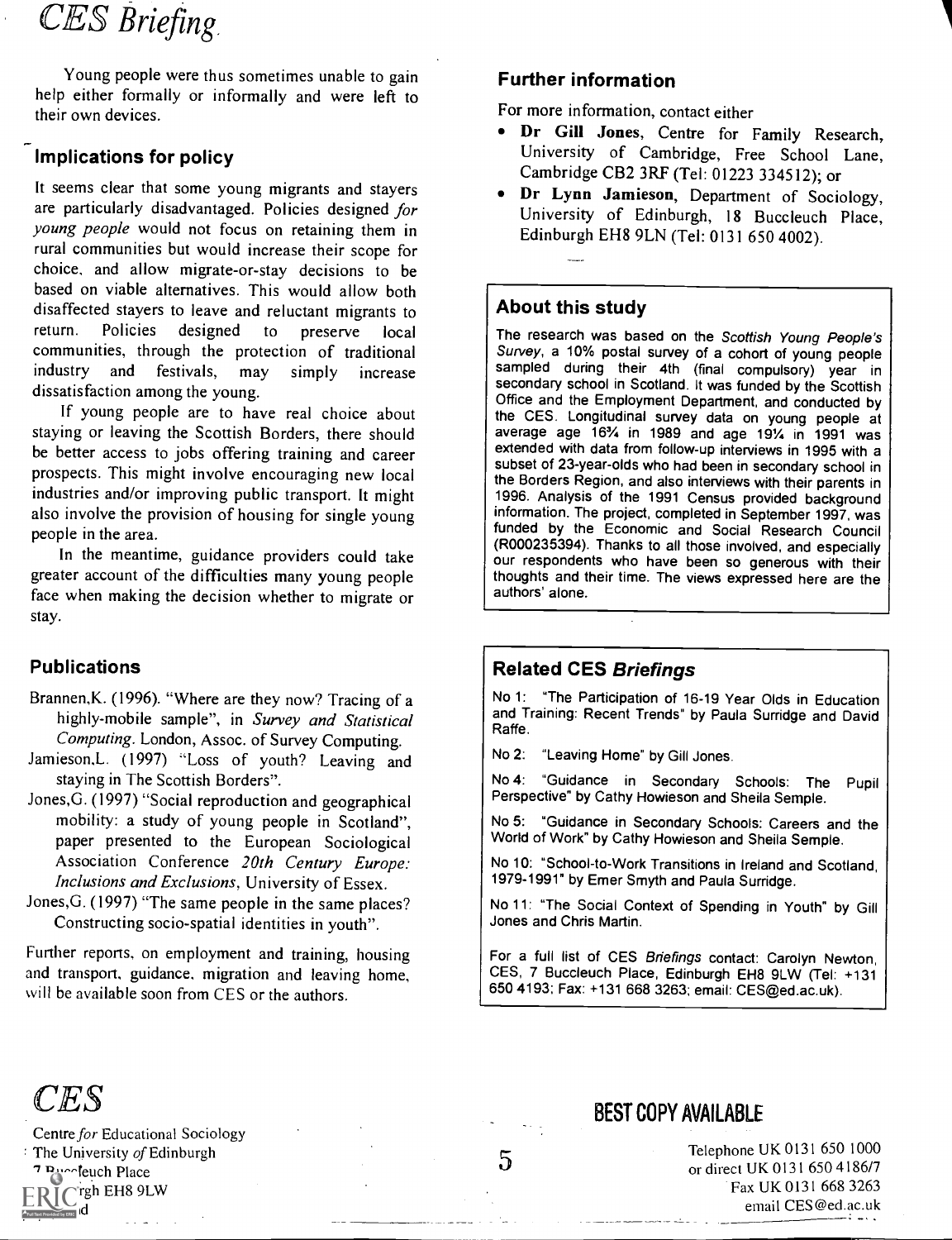

#### U.S. Department of Education

Office of Educational Research and Improvement (OERI) National Library of Education (NLE) Educational Resources Information Center (ERIC)



# REPRODUCTION RELEASE

(Specific Document)

#### I. DOCUMENT IDENTIFICATION:

| Title:                                                     |                          |
|------------------------------------------------------------|--------------------------|
| YOUNG PEDPLE IN RURAL SCOTLAND: GETTING OUT AND STAYING ON |                          |
| GILL JONES AND LYNN JAMILSON<br>Author(s):                 |                          |
| Corporate Source:                                          | <b>Publication Date:</b> |
| Centre For Educational Sociology                           | Dec 1997                 |

#### II. REPRODUCTION RELEASE:

In order to disseminate as widely as possible timely and significant materials of interest to the educational community, documents announced in the monthly abstract journal of the ERIC system, Resources in Education (RIE), are usually made available to users in microfiche, reproduced paper copy, and electronic media, and sold through the ERIC Document Reproduction Service (EDRS). Credit is given to the source of each document, and, if reproduction release is granted, one of the following notices is affixed to the document.

If permission is granted to reproduce and disseminate the identified document, please CHECK ONE of the following three options and sign at the bottom of the page.



7 Buccieuch Placo reline aft Mt

 $5c$ - $1$ an $0$   $u$  $K$  (over)

ed ac.

Date:<br> $17 - 12 - 98$